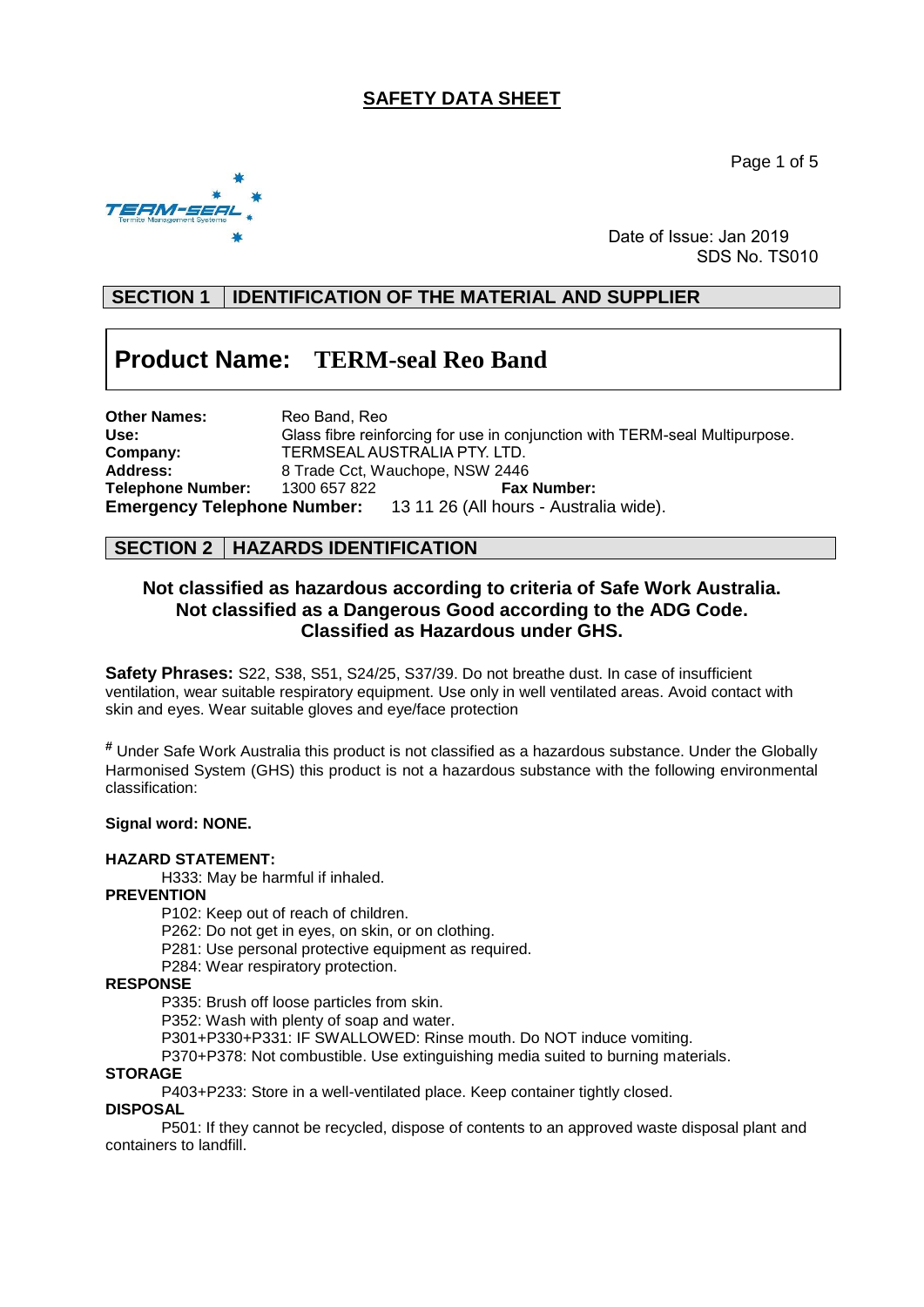## **SECTION 3 COMPOSITION/INFORMATION ON INGREDIENTS**

#### **Ingredients:**

*CHEMICAL CAS NUMBER PROPORTION* Acrylic emulsions **30-60%**<br>Other ingredients determined not to be hazardous **1988** and the state of the Balance Other ingredients determined not to be hazardous mixture

## **SECTION 4 FIRST AID MEASURES**

| Eye               | Quickly and gently brush particles from eyes. Immediately flush eye(s) with<br>lukewarm gently flowing water for 20 minutes or until product is dislodged.<br>Hold eyes open to facilitate removal of fibres. Take care not to allow<br>contaminated water to enter unaffected eye. Obtain medical attention<br>immediately.                                                         |
|-------------------|--------------------------------------------------------------------------------------------------------------------------------------------------------------------------------------------------------------------------------------------------------------------------------------------------------------------------------------------------------------------------------------|
| <b>Inhalation</b> | If breathing difficulty is experienced move exposed person to fresh air. If<br>necessary provide oxygen or artificial respiration by trained personnel and<br>seek medical attention.                                                                                                                                                                                                |
| <b>Skin</b>       | Quickly and gently brush particles from skin. Immediately wash skin with<br>lukewarm water for 10-20 minutes or until product is dislodged. Use non-<br>abrasive soap if necessary. Remove contaminated clothing, shoes and leather<br>goods (e.g. belts and watch bands) and completely decontaminate or discard<br>before re-use. Obtain medical attention if irritation persists. |
| Ingestion         | Wash mouth with water and give some water to drink. If symptoms develop<br>or if in doubt contact a Poisons Information Centre or a doctor.                                                                                                                                                                                                                                          |

**Advice to Doctors:** Treat symptomatically.

## **SECTION 5 FIRE FIGHTING MEASURES**

**Flammability** Does not burn. **Fire and Explosion** No risk of explosion.<br>**Extinguishing Media** Use extinguishing m Use extinguishing media appropriate to the source of the fire. **Hazchem Code** None allocated.

## **SECTION 6 ACCIDENTAL RELEASE MEASURES**

**Emergency procedures:** Avoid contact with spilled material. Use appropriate personal protective equipment (refer to Section 8 - Exposure Controls / Personal Protection). Contain spill to prevent contamination of soil, surface water, ground water, sewers or drains. Collect spiled material in suitable and properly labelled containers. Consider vacuuming contaminated area to remove fibres.

## **SECTION 7 HANDLING AND STORAGE**

**Precautions for Safe Handling:** Store in a dry place out of direct sunlight. Keep all exposure to a minimum. Keep quantities in work area to a minimum. Wear appropriate protective equipment.

## **SECTION 8 EXPOSURE CONTROLS / PERSONAL PROTECTION**

**Exposure Standards** The following exposure standards have been assigned by NOHSC to the following components of the product:

| <b>Name</b> | <b>STEL</b> | <b>TWA</b> |
|-------------|-------------|------------|
|             |             |            |

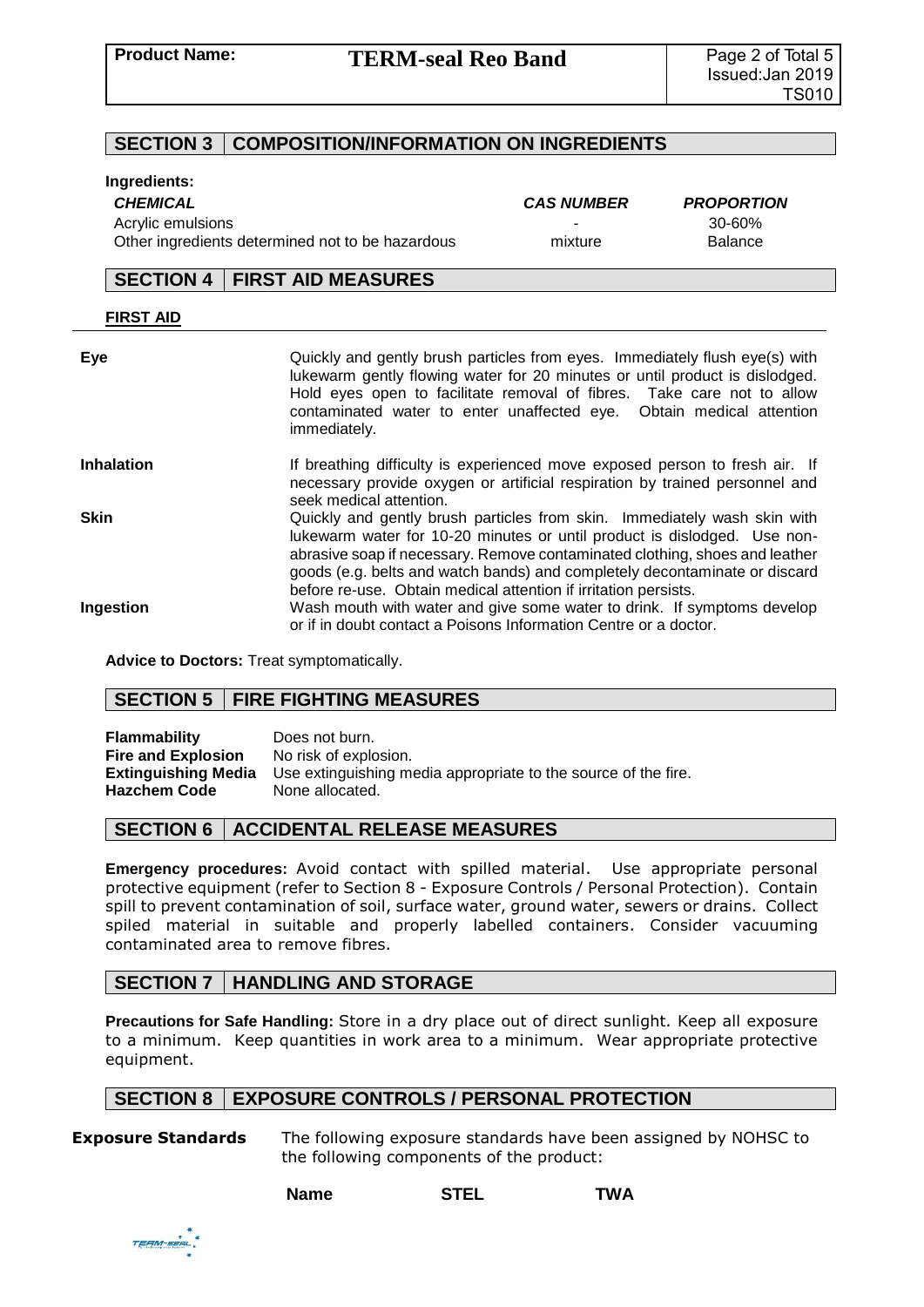# **Product Name: TERM-seal Reo Band**

Glass fibre Mot set 0.5f/mL

Exposure standard (TWA) refers to the time weighted average airborne concentration over an eight-hour day, for a five day working week, over an entire working life. According to current knowledge, this concentration level should neither impair the health of, nor cause undue discomfort to, nearly all workers. Short term exposure limit (STEL) refers to the average airborne concentration over a 15 minute period which should not be exceeded at any time during a normal eight-hour day. These exposure standards are guides to be used in the control of occupational health hazards. All atmospheric contaminants should be kept as low as is workable and should not be used as fine dividing line between safe and dangerous concentrations.

#### **Biological Limits** None allocated

**Engineering Controls** Natural ventilation is adequate under normal conditions of use. If the product is used in confined spaces, use exhaust ventilation and ensure the air flow is away from the person handling the product.

**PPE CLOTHING:** Wear impervious protective clothing to prevent skin contact. Discard or wash contaminated clothing before re-use. GLOVES: Wear impervious gloves to prevent skin contact. EYES: Wear chemical goggles. RESPIRATORY PROTECTION: Avoid breathing fibres/dust. Atmospheric levels should be maintained below the exposure standard. When atmospheric levels may exceed the exposure standard, use an approved dust mask (P1) designed for use against mechanically generated particles. Refer to AS/NZS 1715 - Selection, use & maintenance of respiratory protective devices and AS/NZS 1716- Respiratory Protective Devices.

# **SECTION 9 PHYSICAL AND CHEMICAL PROPERTIES**

| Appearance: | White Fiberglass Matting. |
|-------------|---------------------------|
| Odour:      | Characteristic.           |

## **SECTION 10 STABILITY AND REACTIVITY**

**Chemical Stability:** Product is considered stable in ambient conditions.

**Conditions to avoid:** Keep away from all sources of heat. Keep out of the sun.

**Incompatible materials:** No particular materials to avoid.

**Hazardous decomposition products:** If involved in a fire, may emit toxic fumes.

**Hazardous reactions:** No particular reactions to avoid.

# **SECTION 11 TOXICOLOGICAL INFORMATION**

| <b>Health Hazard Summary</b><br>Eye<br><b>Inhalation</b> | No adverse health effects expected if this product is handled in<br>accordance with this Safety Data Sheet and the product label.<br>May cause mechanical irritation.<br>May cause irritation of the upper respiratory tract if fibres or dust<br>are inhaled. |
|----------------------------------------------------------|----------------------------------------------------------------------------------------------------------------------------------------------------------------------------------------------------------------------------------------------------------------|
| <b>Skin</b>                                              | May cause mechanical irritation                                                                                                                                                                                                                                |
| <b>Ingestion</b>                                         | Not a likely route of exposure.                                                                                                                                                                                                                                |
| <b>Toxicity Data</b>                                     | There is currently no evidence that this product is carcinogenic.                                                                                                                                                                                              |

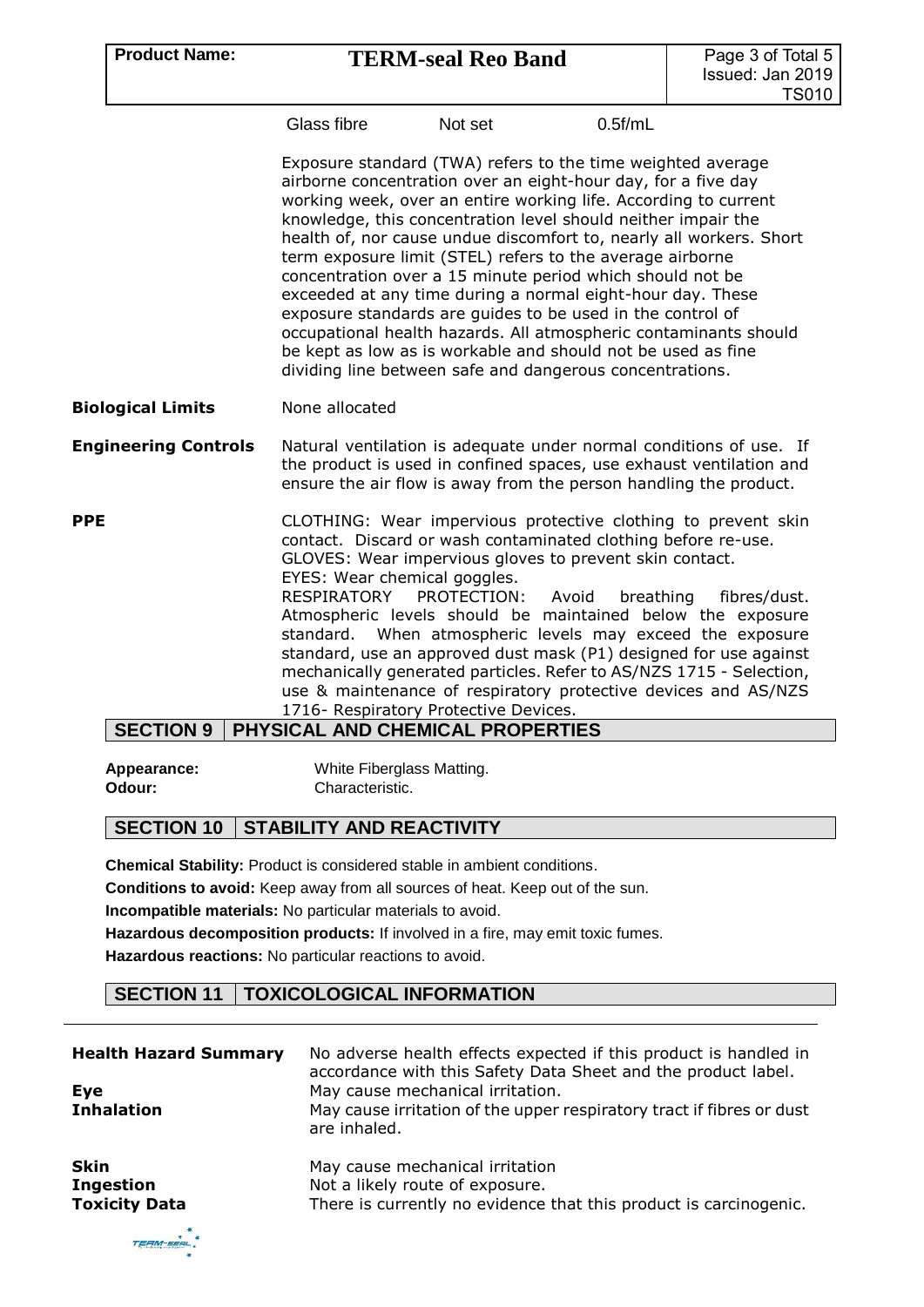# **SECTION 12 ECOLOGICAL INFORMATION**

**Ecotoxicity No data available.** 

**Persistence and degradability** This product is not biodegradable and should be disposed of at an approved landfill.

#### **SECTION 13 DISPOSAL CONSIDERATIONS**

**Spills & Disposal:** Suitable for disposal at an approved landfill site. Dispose of in accordance with local legislation.

## **SECTION 14 | TRANSPORT INFORMATION**

It is good practice not to transport this product with food, food related materials and animal feedstuffs. **Transport:** TERM-seal Reo-Band FG is not classified as a Dangerous Good.

# **SECTION 15 | REGULATORY INFORMATION**

Not classified as a hazardous substance according to criteria of Safe Work Australia.

Under the Standard for Uniform Scheduling of Medicines and Poisons (SUSMP), this product is not a scheduled poison.

All ingredients are listed on the Australian Inventory of Chemical Substances (ASIC). Product is not classified as a Dangerous Good according to the ADG Code (7<sup>th</sup> Ed), the International Maritime Dangerous Goods (IMDG) Code and the International Air Transport Association (IATA).

# **SECTION 16 OTHER INFORMATION**

Issue Date: 7 January. Valid for 5 years till 7 January 2024. (Revised to GHS).

#### HEALTH EFFECTS FROM EXPOSURE

It should be noted that the effects from exposure to this product will depend on several factors including frequency and duration of use, quantity used, control measures, protective equipment used and method of application. It is ·impractical to prepare a Safety Data Sheet that encompasses all possible scenarios, therefore it is anticipated that users will assess the risks and apply appropriate control methods.

#### PERSONAL PROTECTIVE EQUIPMENT GUIDELINES

The recommendations for protective equipment contained within this data sheet are intended as a guide only. Factors such as method of application, working environment, quantity used, and the availability of engineering controls should be considered before final selection of personal protective equipment is made.

Key to abbreviations and acronyms used in this SDS:

| ADG Code:   | Australian Dangerous Goods Code (for the transport of dangerous goods by Road and |
|-------------|-----------------------------------------------------------------------------------|
|             | Rail).                                                                            |
| Carcinogen: | An agent which is responsible for the formation of a cancer.                      |
| Clonic:     | Alternate involuntary muscular contraction and relaxation in rapid succession.    |
| Genotoxic:  | Capable of causing damage to genetic material, such as DNA.                       |
| Lavage:     | The irrigation or washing out of an organ, as of the stomach or bowel.            |
| Mutagen:    | An agent capable of producing a mutation.                                         |
| Oedema:     | Accumulation of fluid in tissues.                                                 |
| Teratogen:  | An agent capable of causing abnormalities in a developing foetus.                 |